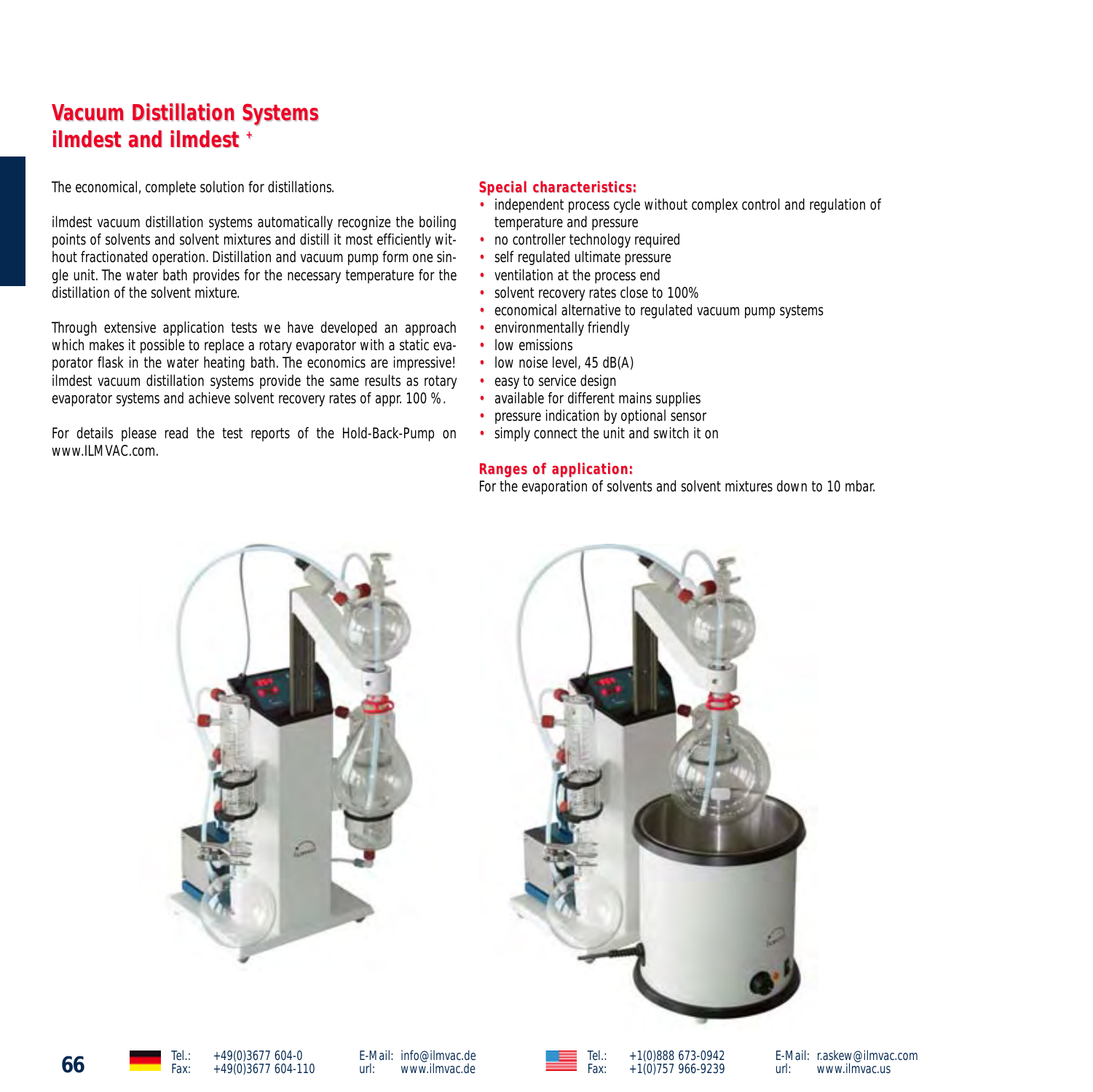

# **Vacuum Distillation Systems ilmdest and ilmdest +**

### **Systems: Systems:**

### ilmdest:

Hold Back Pump HBP 101 with lift, without water bath (must be provided by the user).

ilmdest + : complete system of Hold-Back-Pump HBP 101 with lift, with water bath.

Scope of delivery, ilmdest:

- Hold back pump with controlling and evaporation mechanism, with lift, without water bath
- ventilation valve
- exhaust connection: clamping ring union 8 for hose 8/ 6x1
- cooling water connection: hose nozzle DN 8 for hose inside diameter 8 mm
- 1000 ml round bottom flask at the exhaust side (other sizes, see accessories)
- optional: sensor, see accessories

Scope of delivery, ilmdest + same as ilmdest and in addition

• 9 I water bath. heating power 1800 W, mains supply 230 V, 50/60 Hz, dia.Ø 280 mm, height 305 mm, weight 4.5 kg





## **Technical F echnical Features**

| <b>Type</b>          | Ult. pressure DIN 28432<br>mbar | Pumping speed 50/60 Hz<br>l/min<br>$m^3/h$ | Dim. (W/D/H)<br>mm | Weight<br>kg | Motor power<br>W |
|----------------------|---------------------------------|--------------------------------------------|--------------------|--------------|------------------|
|                      |                                 |                                            |                    |              |                  |
| ilmdest              |                                 | 38/41<br>2.3/2.5                           | 310/270/550        | 22.0         | 200              |
| ilmdest <sup>+</sup> |                                 | 38/41<br>2.3/2.5                           | 310/550/550        | 26.8         | 200              |

## **Ordering Information**

| <b>Type</b>                 | Mains supply<br>V/Hz                   | Mandatory accessories<br>Connection cable             |               | PU<br>pcs.                                     | Order-No. | Note:<br>Country specific                                |  |
|-----------------------------|----------------------------------------|-------------------------------------------------------|---------------|------------------------------------------------|-----------|----------------------------------------------------------|--|
|                             |                                        |                                                       |               |                                                |           | mains connection                                         |  |
| Imdest                      | 230 / 50/60                            | <b>ves</b>                                            |               |                                                | 112005    | cable separately                                         |  |
| ilmdest                     | 115 / 50/60                            | <b>Ves</b>                                            |               |                                                | 112005-03 | to the device, see                                       |  |
| ilmdest +                   | 230 / 50/60                            | <b>yes</b>                                            |               |                                                | 112008    | page 146.                                                |  |
| ilmdest +                   | 115/50/60                              | yes                                                   |               |                                                | 112008-02 |                                                          |  |
| $\geq$ Tel.:<br>$\geq$ Fax: | +44(0)1444 254762<br>+44(0)1444 254763 | E-Mail: info@ilmvac.co.uk<br>www.ilmvac.co.uk<br>url: | Tel.:<br>Fax: | +86 (0) 21 50396223/4/5<br>+86 (0) 21 50396221 |           | E-Mail: sales@ilmvac.com.cn<br>www.ilmvac.com.cn<br>url: |  |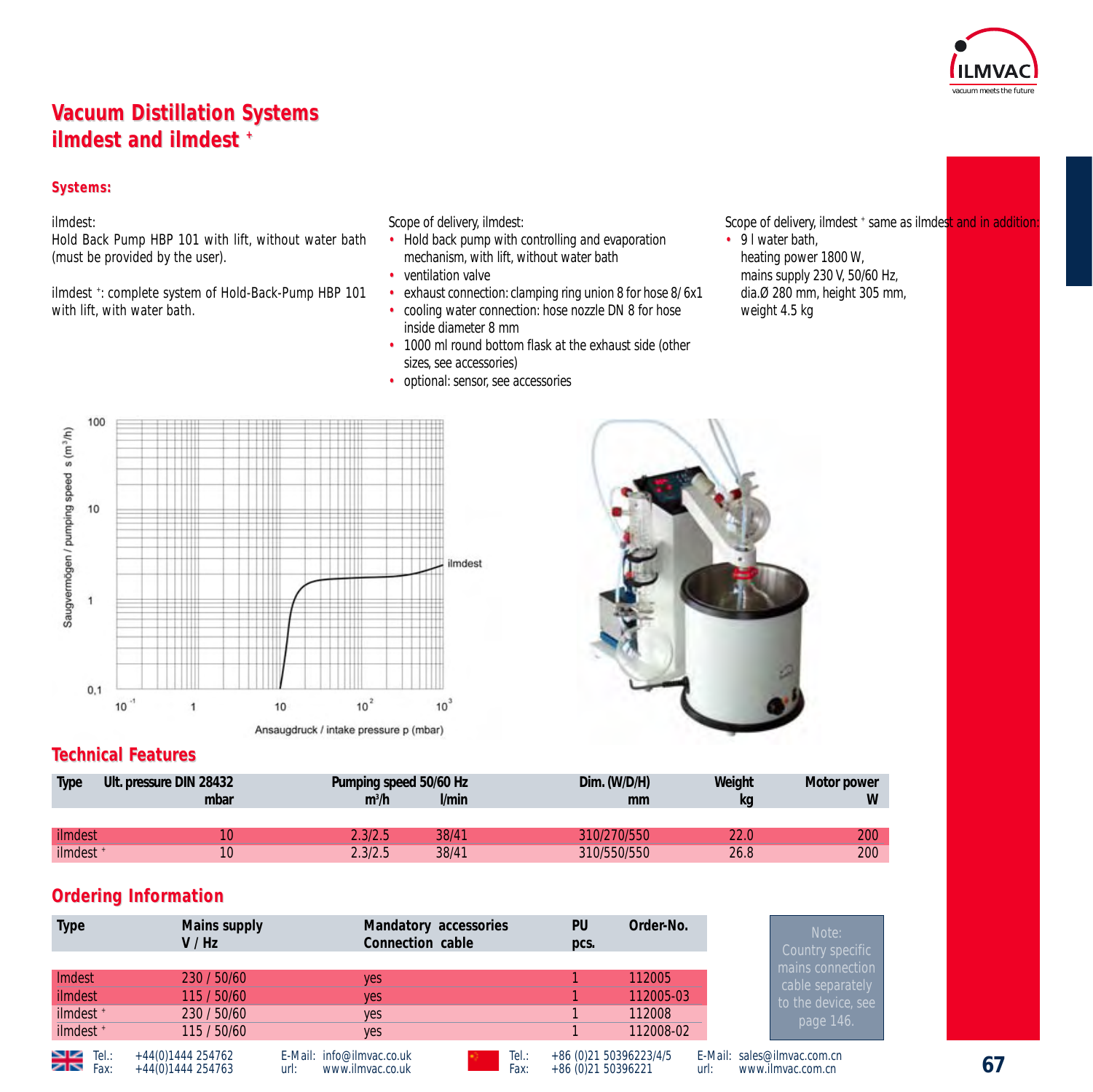## **Hold Back Pump HBP 101 HBP 101**

The self regulating vacuum system.

The truly new and unique development for completely automatic and environmentally friendly vacuum distillations. The solvent recovery yield of almost 100 % guarantees very low emission rates to the environment.

The rotary evaporator flask is connected directly to the Hold-Back-Pump. After the heater bath and the rotary drive are prepared for the process the Hold-Back-Pump is switched on to produce the vacuum needed.

The evaporation pressure is reached automatically for any solvent or solvent mix without a vacuum controller and the distillation is processed automatically without interruption no matter how many different solvents are being distilled. The fractions are collected in a container of your choice at atmospheric pressure.

Hold-Back-Pumps operate without a controller by bringing physical condensation laws into practice. The solvent itself contains the necessary information for automatic pressure regulation.The boiling point of the solvent, or solvent mixture need not be known, monitored or controlled externally. The product is concentrated in just one evaporation cycle, quickly and without loss since the process is maintained at the optimum boiling point. There are no environmentally dangerous emissions, since the whole process is executed in a closed circuit.

Hold-Back-Pumps guarantee a fully-automatic process without any manual adjustment or regulation and without time consuming and costly electronic controller. The distillation result is considerably better and more economically sound than when using a diaphragm pump system with control valve or speed control.





E-Mail: info@ilmvac.de url: www.ilmvac.de



E-Mail: r.askew@ilmvac.com<br>url: www.ilmvac.us www.ilmvac.us